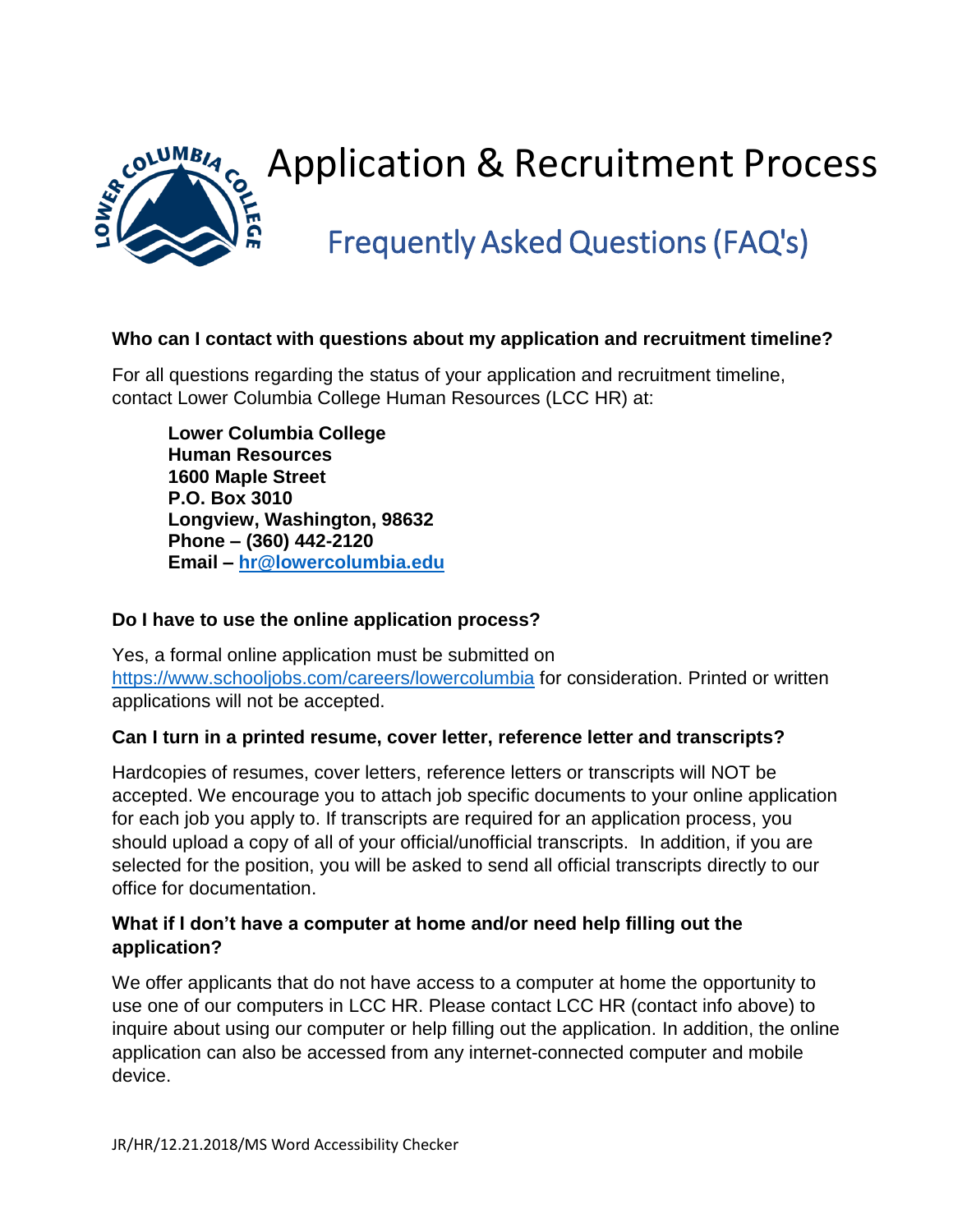Examples of places that may provide internet access:

- WorkSource
- Public Library
- Coffee Shop with Internet Access

# **The online application requires an email address. How do I get one?**

If you do not have an email account, you can set up an email free of charge through various providers like Google Gmail [\(www.gmail.com\)](http://www.gmail.com/), Yahoo [\(www.mail.yahoo.com\)](http://www.mail.yahoo.com/), or Hotmail [\(www.hotmail.com\)](http://www.hotmail.com/).

# **How do I access my online application account after I set it up?**

You may access your account portal by clicking the *Sign In* link on the <https://www.schooljobs.com/careers/lowercolumbia> page. You may check the status of your applications, update your applications, create a new application, and see all the jobs you applied to as well.

# **Whom do I contact if I have issues with my application or account?**

For any questions regarding your NEOGOV account, difficulty submitting your application, or any login issues, please contact NEOGOV Customer support toll-free at 1.855.524.5627. Any other questions regarding "how to" fill out your application contact LCC HR.

#### **How can I find out about current job openings at the college?**

All current job openings will be listed on our jobs page:

[https://www.schooljobs.com/careers/lowercolumbia.](https://www.schooljobs.com/careers/lowercolumbia) If you're interested in a job that isn't open yet, you can sign up for a "Job Interest Card" in NEOGOV. This service will send you an email when a job you are interested in becomes available.

#### **When do you post your job openings?**

All job advertisements will be posted as job openings become available.

# **Can I apply for more than one job?**

Yes, you may apply for any job opening you are interested in and qualified for.

#### **What is the deadline to apply to a job?**

You must submit your application for open jobs by 11:59 p.m. on the specified closing date. Typically, closing date and time will be listed on the position announcement itself. Continuous postings are open until filled.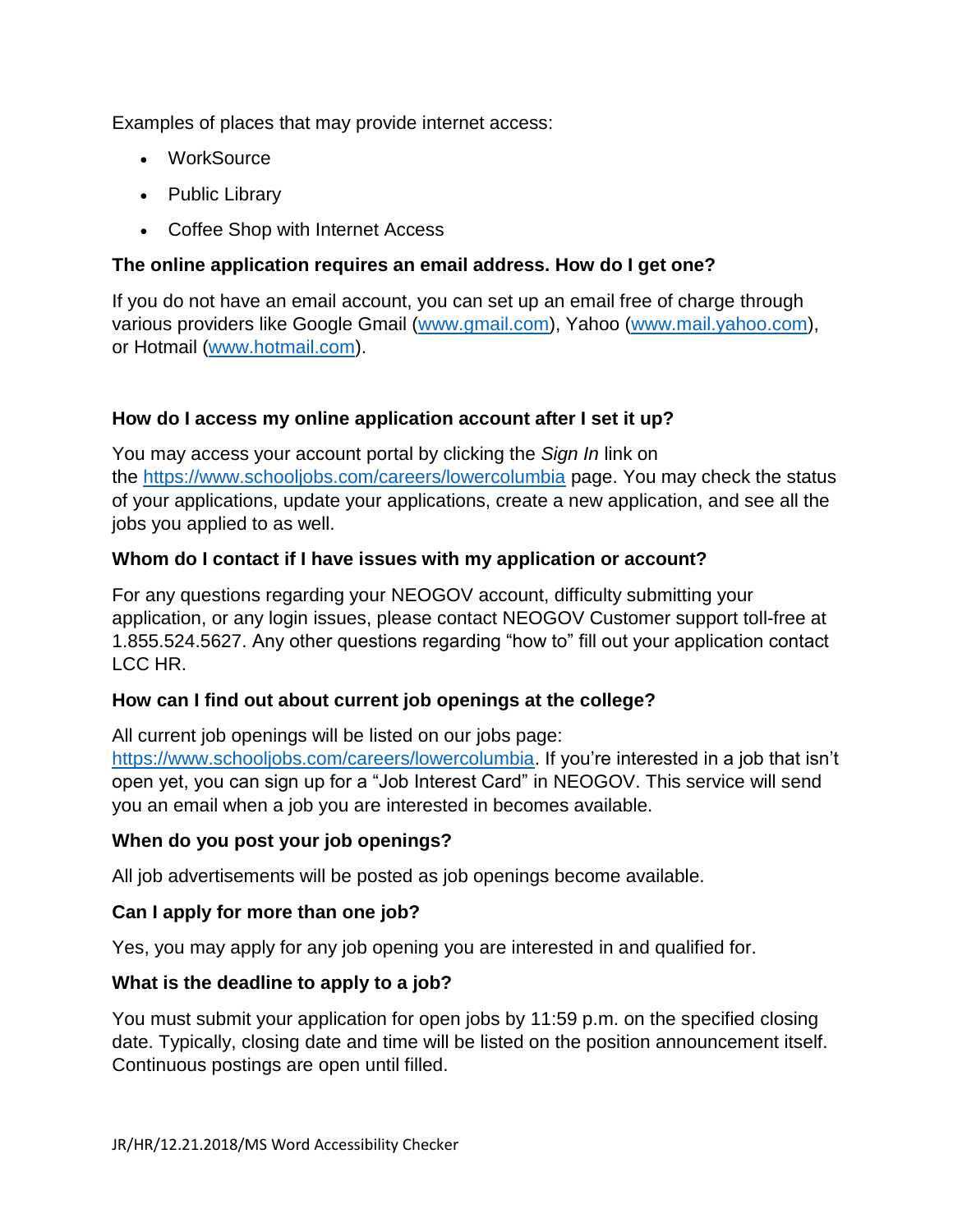#### **Can I add more info to my application after the deadline date?**

Once you submit an application for a job, you can't change the info you submitted for that particular job. However, if you apply to future jobs you can add or change more info at that time. Contact LCC HR if you have specific concerns.

#### **What if I made a mistake on my attached document, can I add it after the position closes?**

Once the position is closed, the system (NEOGOV) will not allow you to update or attach additional documents. For special circumstances, or to notify us of an error in your application, please contact LCC HR.

#### **Who should I address my Cover Letter to?**

All positions are led by a panel of committee members, our recommendation would be to address your letter "Dear Selection Committee", or "Dear Hiring Committee". Our College committees will be reviewing all application materials and conducting interviews.

#### **I applied for a job, and later, I noticed that a similar job opened. Do I have to apply for the other job opening as well?**

Yes, you must submit a complete application for each job opening.

#### **If I am a current employee, do I have to apply online and submit a resume, cover letter and transcripts?**

Yes, internal and external applicants are held to the same standards in the application and selection process. You must also attach all relevant documentation with your application.

#### **Can I withdraw from a job I applied to?**

Yes, to withdraw from consideration, please contact our LCC HR via phone or email.

#### **How will I know if I've been selected for an interview?**

If you are selected for an interview, you will get an email from the LCC HR Recruiter's email @lowercolumbia.edu notifying you of the committee's interest in interviewing you. When you receive an email notification, you will be responsible for selecting and confirming the best time for you within the options provided. You can always check your NEOGOV portal to check the status of your application. In addition, you can call LCC HR to inquire about the status of your application.